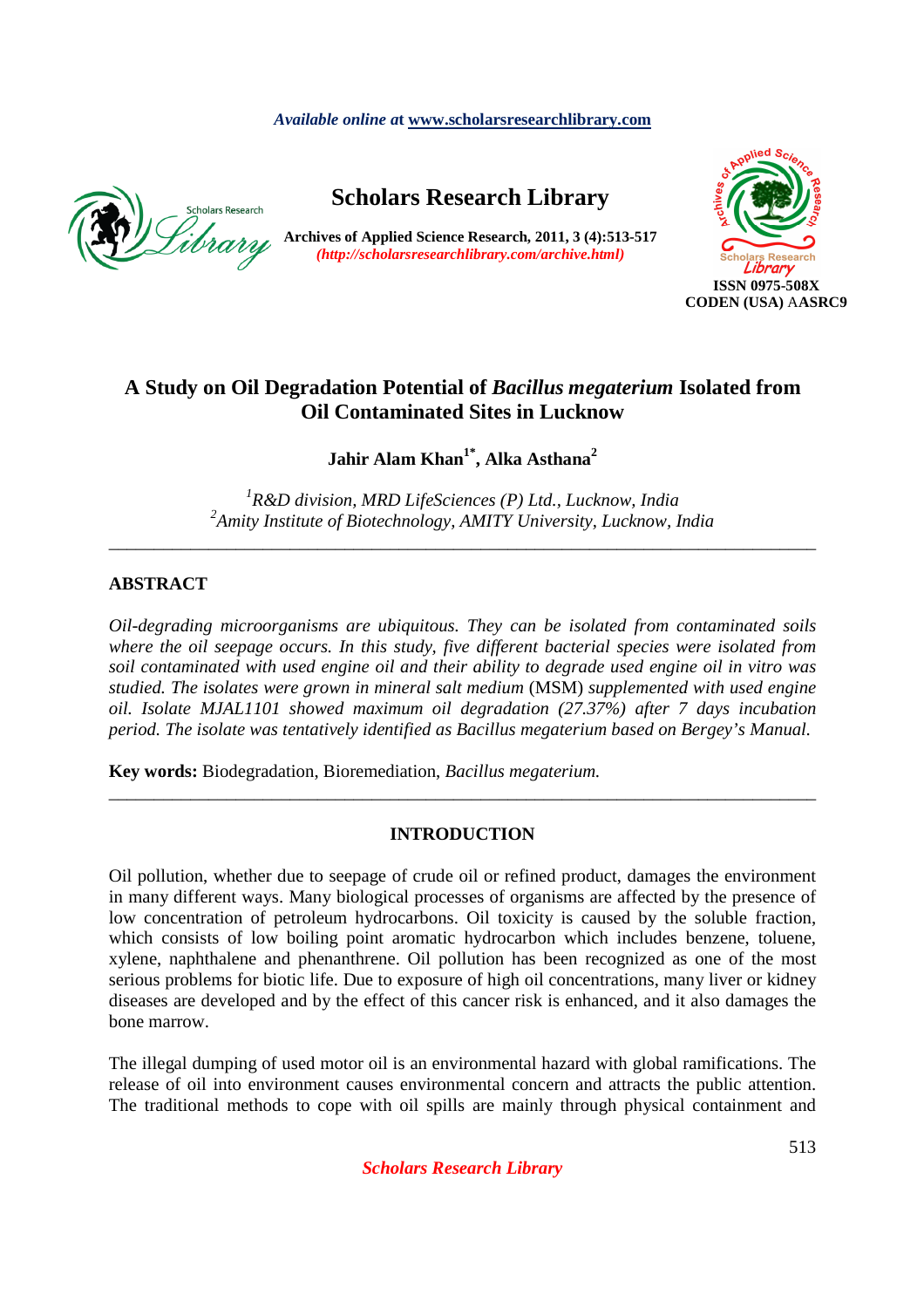collection using floating booms, applications of adsorbents such as straw, shredded polyurethane or porous volcanic glasses and/or dispersal by detergents [1].

\_\_\_\_\_\_\_\_\_\_\_\_\_\_\_\_\_\_\_\_\_\_\_\_\_\_\_\_\_\_\_\_\_\_\_\_\_\_\_\_\_\_\_\_\_\_\_\_\_\_\_\_\_\_\_\_\_\_\_\_\_\_\_\_\_\_\_\_\_\_\_\_\_\_\_\_\_\_

One of the best approaches to restoring contaminated soil is to make use of bioremediation which is an attractive approach of cleaning up petroleum hydrocarbons because it is simple to maintain, applicable over large areas, cost-effective and leads to the complete destruction of the contaminant [2].

Taking into consideration previous research works on oil degradation using microflora [3-7] the demand of the time to have some alternatives of the traditional methods of remediating the oil contaminated sites and the effectiveness of bioremediation over them the present study was carried with an objective of isolating some potent oil degrading bacterial species from oil contaminated sites.

# **MATERIALS AND METHODS**

#### **Collection of soil samples**-

Based on the previous studies reported on the presence of oil degrading microbes in oil contaminated soil, soil sample was collected from a mechanic workshop situated in Gomtinagar, Lucknow, India, that had heavy seepage of oil. Soil was collected randomly 5-10 cm beneath the surface using a sterile spatula and were packed in sterile polybags and transferred to the laboratory for further studies**.** 

#### **Isolation of oil degrading bacteria-**

Bacterial species were isolated by serial dilution agar plate technique. The resulting mixed colonies were studied and five different colonies from the mixed plate were picked based on the differences in colony morphology and were named as MJAL1101, MJAL1102, MJAL1103, MJAL1104, MJAL1105. All the five colonies were purified by quadrant streaking on sterile NA plates and the purity was cross checked by Gram's staining procedure.

#### **Sources of crude oil samples-**

The used engine oil was obtained from the same mechanic workshop from where the soil was collected.

## **Screening of purified cultures for oil degradation-**

Screening was carried out in laboratory by inoculating the purified cultures in MSM (minimal salt media) containing the following in  $g/L$  of distilled water; NaCl, 5.0; KCl, 0.2; NaH<sub>2</sub>PO<sub>4</sub>  $2.8$ ; MgSO<sub>4</sub>.7H<sub>2</sub>O, 0.1;Glucose, 8.0; Na<sub>2</sub>HPO<sub>4</sub>, 6.0 pH 7. [8] supplemented with 5% used engine oil, incubating the same at  $37^{\circ}$ C for seven days in a shaking incubator at 120 rpm and tracking the growth of culture in the flask throughout the seven days incubation. As the media was minimal and will be supporting the culture for a few hours and after that the available source of carbon would be the hydrocarbons present in the engine oil, a growth throughout the incubation indicated that the culture was able to utilize hydrocarbon by degrading it into its basic components.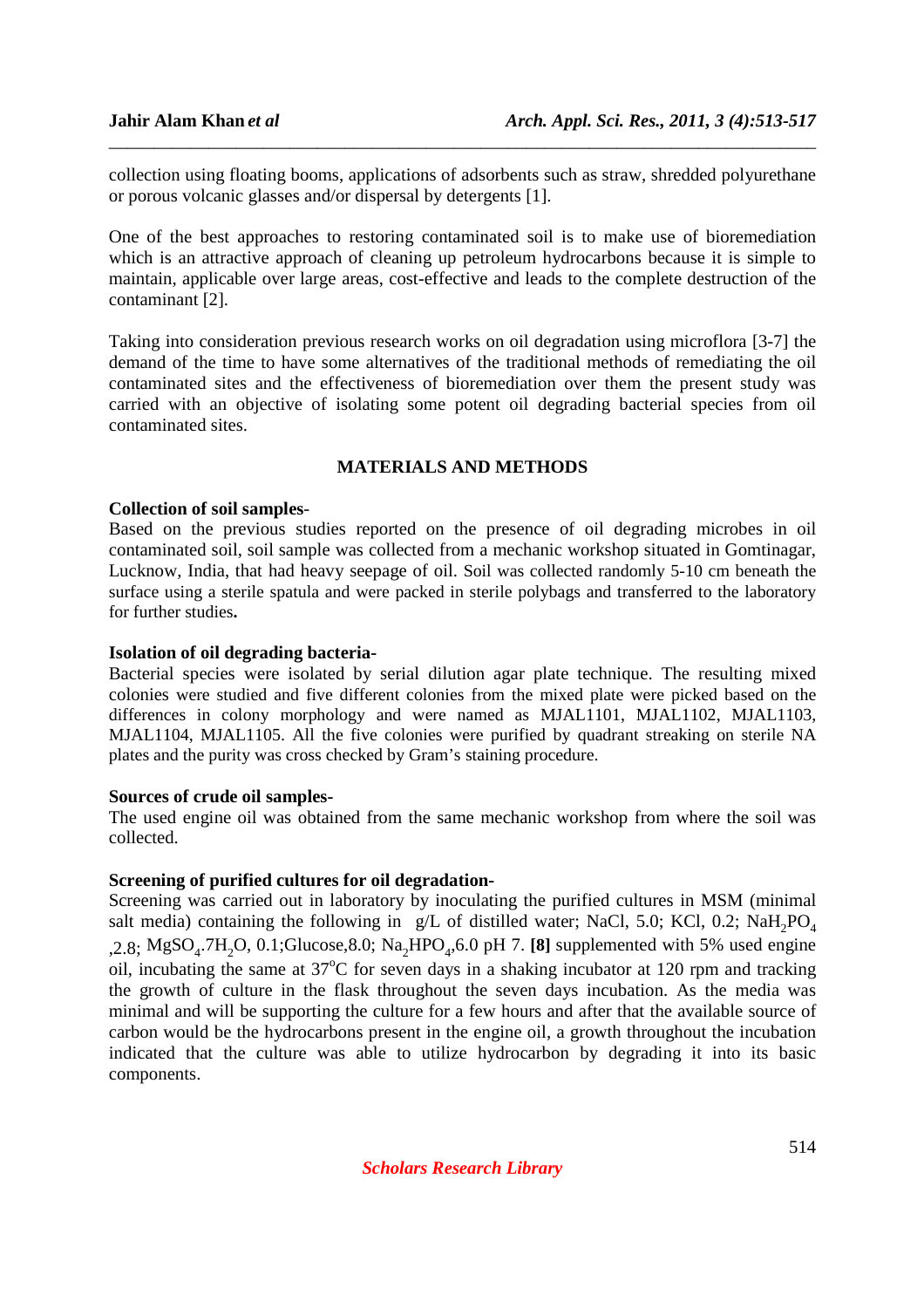Also the oil degradation was quantified by recovering the left out oil after seven days by dispensing the culture broth from both the control and Test flasks in centrifuge tubes and spinning the same at 10000 rpm for 10 minutes, recovering and weighing the left out engine oil. The obtained values were put in the formula **[9]** given below to obtain the % oil degradation. A control flask was also maintained along with the Test flasks having no inoculation, and % oil

\_\_\_\_\_\_\_\_\_\_\_\_\_\_\_\_\_\_\_\_\_\_\_\_\_\_\_\_\_\_\_\_\_\_\_\_\_\_\_\_\_\_\_\_\_\_\_\_\_\_\_\_\_\_\_\_\_\_\_\_\_\_\_\_\_\_\_\_\_\_\_\_\_\_\_\_\_\_

degradation was calculated. Screening experiments were performed in triplicates.

## % oil degradation  $=$  Weight of Oil on  $\theta$  day  $-$  Weight of Oil after  $7$  days  $\times 100$  **Weight of Oil on 0 day**

# **Identification of the culture showing maximum oil degradation potential-**

The culture MJAL1101 showing maximum oil degradation potential was identified based on the key of Bergey's manual **[8]** by performing various staining (Gram's staining, Endospore staining) and biochemical activities (Catalase Test, Mannitol fermentation Test, Voges proskeurs Test).

#### **RESULTS**

#### **Isolation of bacteria from soil sample**

Bacterial species were isolated from soil samples and mixed cultures were named as MJAL1101, MJAL1102, MJAL1103, MJAL1104, MJAL1105 and were further purified by quadrant streaking.

#### **Oil degradation studies of purified cultures:**

Oil degradation potential of the purified cultures was studied based on their ability to grow in MSM supplemented with 5% oil for a period of seven days giving an indication of the capacity of cultures to utilize oil as a source of carbon and energy. **Table 1** below shows the results of the enumeration of the cultures carried out in MSM supplemented with 5% oil.

| S. No. | <b>Culture</b>  | No. of colonies on<br>$4th$ day | No. of colonies on<br>$7th$ day |
|--------|-----------------|---------------------------------|---------------------------------|
| 1.     | <b>MJAL1101</b> | Lawn                            | Lawn                            |
| 2.     | <b>MJAL1102</b> | Lawn                            | Lawn                            |
| 3.     | <b>MJAL1103</b> | Lawn                            | Lawn                            |
| 4.     | <b>MJAL1104</b> | Lawn                            | Lawn                            |
| 5.     | <b>MJAL1105</b> | Lawn                            | Lawn                            |

|  |  | Table-1:- Oil Degradation Studies of Purified Culture |  |  |  |  |
|--|--|-------------------------------------------------------|--|--|--|--|
|--|--|-------------------------------------------------------|--|--|--|--|

Oil degradation was also quantified by calculating the percentage oil degradation by using the formula described earlier. **Table 2** below shows the percentage oil degradation by the samples after 7 days incubation.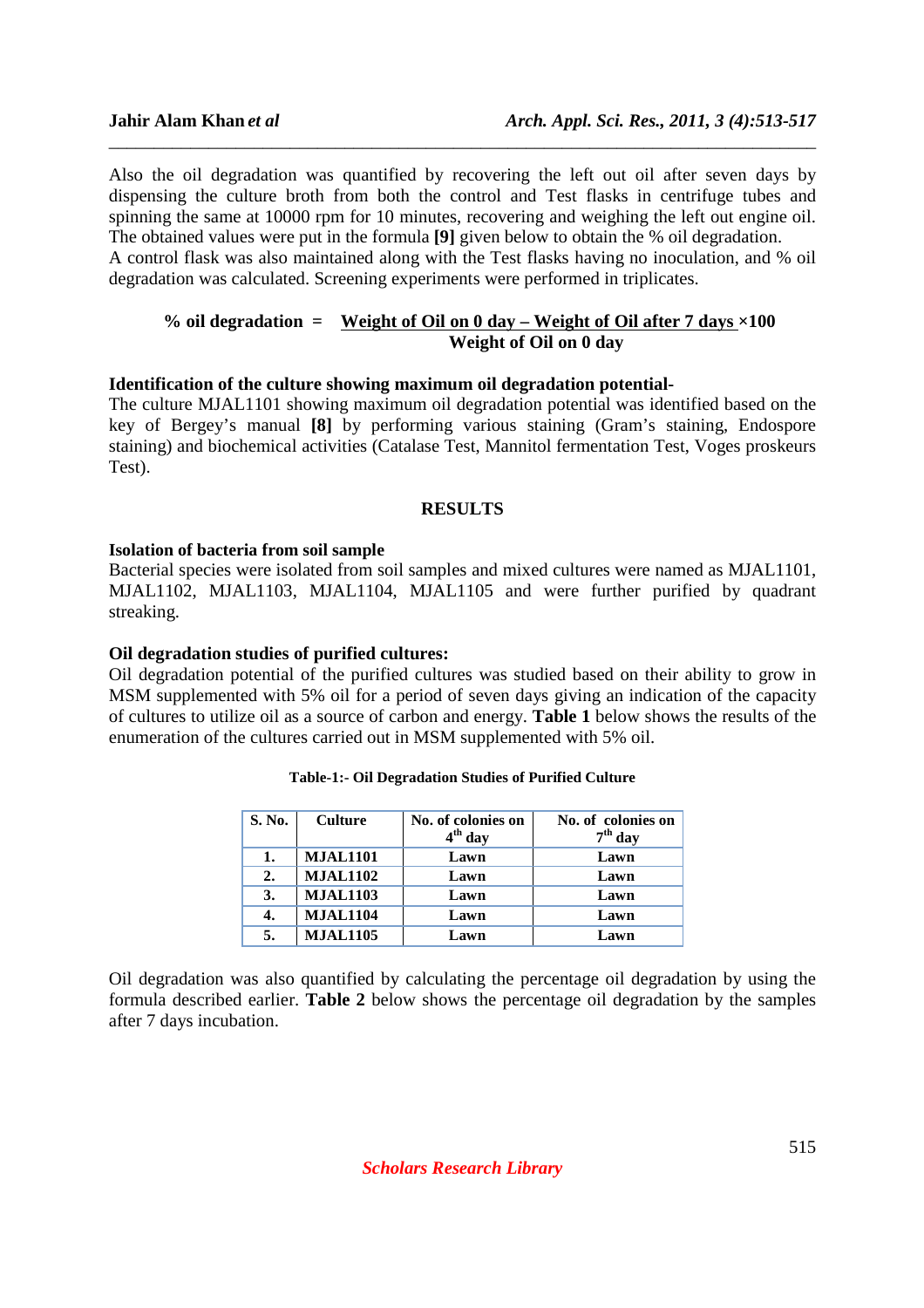| SNO              | <b>CULTURE NO.</b>                            | <b>WEIGHT</b><br>OF OIL ON<br><b>ZERO DAY</b> | <b>WEIGHT. OF</b><br>OIL ON $7^{\text{th}}$<br><b>DAY</b> | % OF OIL<br><b>DEGRADATION</b> |
|------------------|-----------------------------------------------|-----------------------------------------------|-----------------------------------------------------------|--------------------------------|
| 1.               | <b>CONTROL FLASK</b><br>(without inoculation) | 1.980                                         | 1.980                                                     | $0\%$                          |
| $\overline{2}$ . | <b>MJAL1101</b>                               | 1.980                                         | 1.438                                                     | 27.37%                         |
| 3.               | <b>MJAL1102</b>                               | 1.980                                         | 1.612                                                     | 18.58%                         |
| 4.               | <b>MJAL1103</b>                               | 1.980                                         | 1.436                                                     | 27.17%                         |
| 5.               | <b>MJAL1104</b>                               | 1.980                                         | 1.604                                                     | 18.98%                         |
|                  | <b>MJAL1105</b>                               | 1.980                                         | 1.650                                                     | 16.81%                         |

| Table 2: Oil Degradation % of Purified Cultures. |  |
|--------------------------------------------------|--|

**Identification of the culture showing maximum oil degradation (MJAL1101) during screening:** 

**Table 3** below shows the results of staining and biochemical activities of the culture MJAL1101 showing maximum oil degradation potential, by comparing these results with Bergey's manual **[8]**  the culture MJAL1101 was tentatively identified as *Bacillus megaterium.*

| Table 3: Staining and Biochemical activities of MJAL1101 |  |
|----------------------------------------------------------|--|
|----------------------------------------------------------|--|

| <b>TEST</b>                       | <b>OBSEVATION/RESULT</b> |
|-----------------------------------|--------------------------|
| <b>Gram</b> staining              | <b>Positive</b>          |
| <b>Cellular morphology</b>        | <b>Bacillus</b>          |
| <b>Endospore Staining</b>         | <b>Positive</b>          |
| <b>Catalase Test</b>              | <b>Positive</b>          |
| <b>Mannitol Fermentation Test</b> | <b>Positive</b>          |
| <b>VP Test</b>                    | <b>Negative</b>          |

#### **DISCUSSION**

Soil sample was collected from oil contaminated sites as done earlier by [**10; 6].** Further microorganism was isolated by serial dilution agar plating method as done previously by [**11].** 

Wild type isolates were purified in the present study, characterized by studying their morphological characteristics, Gram staining characteristics, Endospore staining and biochemical activities including Catalase Test, Mannitol Test,VP Test and the results obtained were compared with bergey's manual as done earlier by [12-13]. The isolate showing maximum oil degradation abilities (MJAL1101) was found to Gram positive, *bacillus spp.* Catalase positive, Mannitol fermentation positive and VP positive and was identified as *Bacillus megaterium* earlier also oil degradation studies have been performed by using bacillus species by **[6; 14].** 

Screening of purified cultures for oil degradation potential was done by enumerating the microbial growth in the minimal salt media supplemented with 5% used engine oil and also by calculating percentage oil degradation studies, a highest % oil degradation of 27.37% was obtained earlier oil degradation of **7- 15 %** has been obtained in *Nocardia simplex* **[9].** 

*Scholars Research Library*